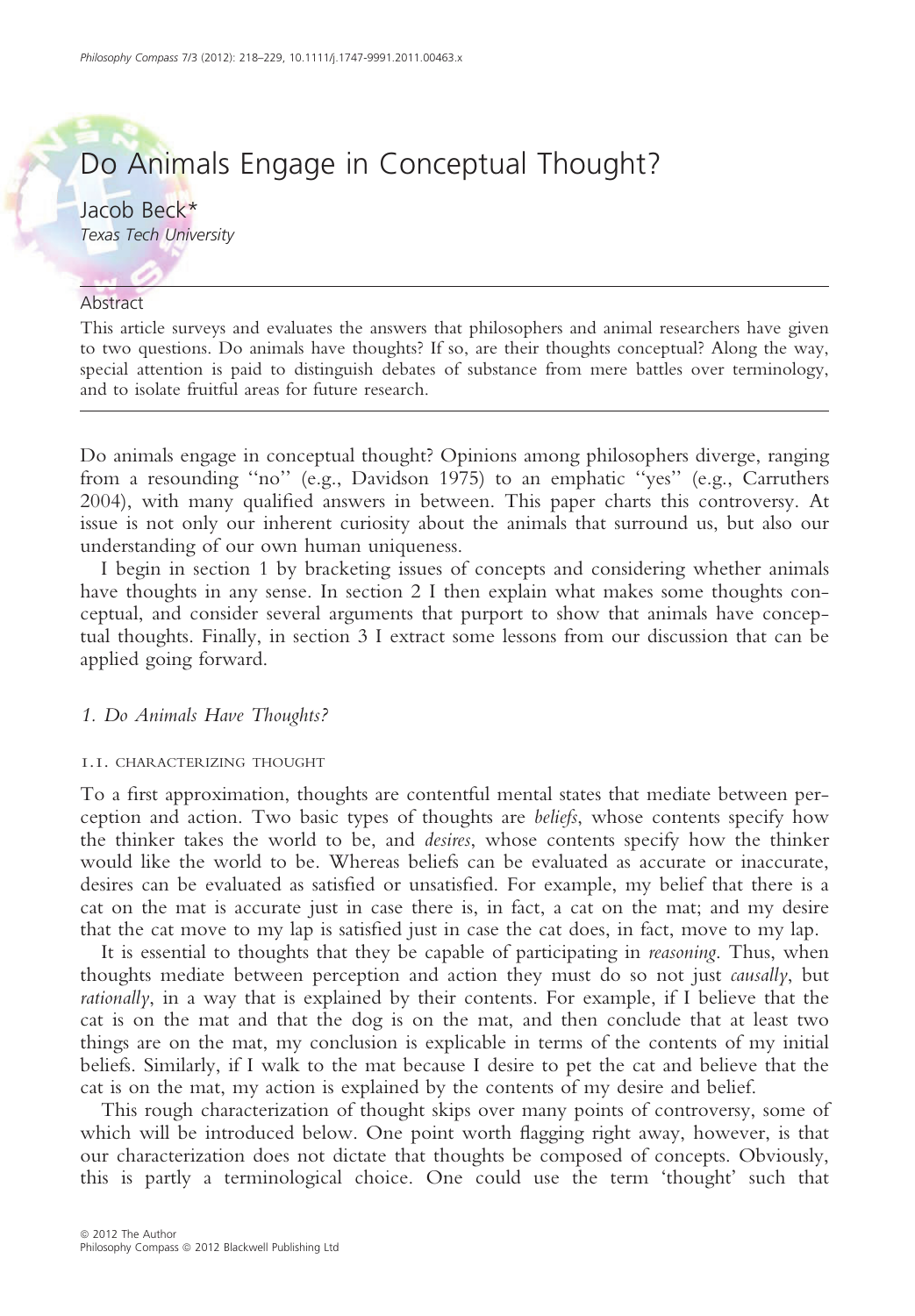thoughts are constitutively conceptual (Burge 2010, 537, n. 3). But our less stringent characterization helpfully allows us to separate the question whether animals have thoughts from the question whether animal thought is conceptual (cf. Glock 2000, 2010).

## 1.2. AN ARGUMENT FOR ANIMAL THOUGHT

Even after the fall of behaviorism as a general theory of human cognition, many animal researchers have continued to operate in a broadly behaviorist paradigm that emphasizes associative learning, such as instrumental conditioning, together with inflexible processes such as imprinting. This paradigm has undeniably succeeded in explaining many aspects of animal behavior without appealing to contentful mental states or reasoning. It is thus natural to question whether there is really any need to appeal to animal thoughts.

Problems for this paradigm arise, however, when we consider certain forms of complex animal behavior that seem to call out for explanations in terms of thoughts. For example, ethologists have observed chimpanzees in the Congo using two different tools to extract termites from their nests: a larger stick that punctures a hole in the mound; and a smaller stick that they collect at a distal location, strip the leaves from, and then deploy as a fishing rod (Sanz, Morgan, and Gulick 2004). Since this behavior exhibits considerable variability among chimpanzee communities (many communities don't deploy the technique at all), it apparently isn't hard wired. And since the behavior seems to involve advanced planning, it doesn't naturally succumb to traditional associative models of learning such as instrumental conditioning either.

The controlled experiments of comparative psychologists paint a similar picture. For example, Clayton and Dickinson (1998) showed that scrub jays, which are disposed to hide food for later retrieval, will flexibly adjust their retrieval strategies according to what they subsequently learn about the decay rates of the different types of food they have hidden, together with the time elapsed since the food was hidden. Clayton, Emery, and Dickinson (2006) argue that this and other remarkable behaviors of the scrub jay are too flexible, and generalize too quickly, to be explained through association. The scrub jay must have beliefs about what types of food it has cached together with where and when it cached them.

Other comparative psychologists do not explicitly employ terms such as 'belief' or 'thought', but nevertheless appeal to mental states that satisfy our characterization of these states. For example, Gallistel (1990) presents evidence that mammals, birds, and even insects deploy a variety of contentful mental states that rationally mediate between perception and action, including cognitive maps and magnitude representations of number, time, and rate (cf. Carruthers 2006: 65–83).

Although traditional models of association built on classical and instrumental conditioning are almost surely incapable of explaining the complex forms of animal behavior we have reviewed, one might wonder whether more sophisticated associative models, such as artificial neural networks trained by the powerful backpropagation algorithm, could pick up the slack. While many researchers are skeptical (e.g., Fodor and Pylyshyn 1988; Marcus 2001; Carruthers 2006: 46–50), the issues here are complex, and almost certainly depend on how such models are developed in the future. But whatever the future holds, explanations in terms of neural networks aren't obviously incompatible with explanations in terms of thoughts. Rather, the two types of explanation are naturally viewed as operating at different levels of grain, like physics and chemistry. On this view, even if neural networks eventually tell us how thoughts are implemented in the brain, they won't eliminate thoughts.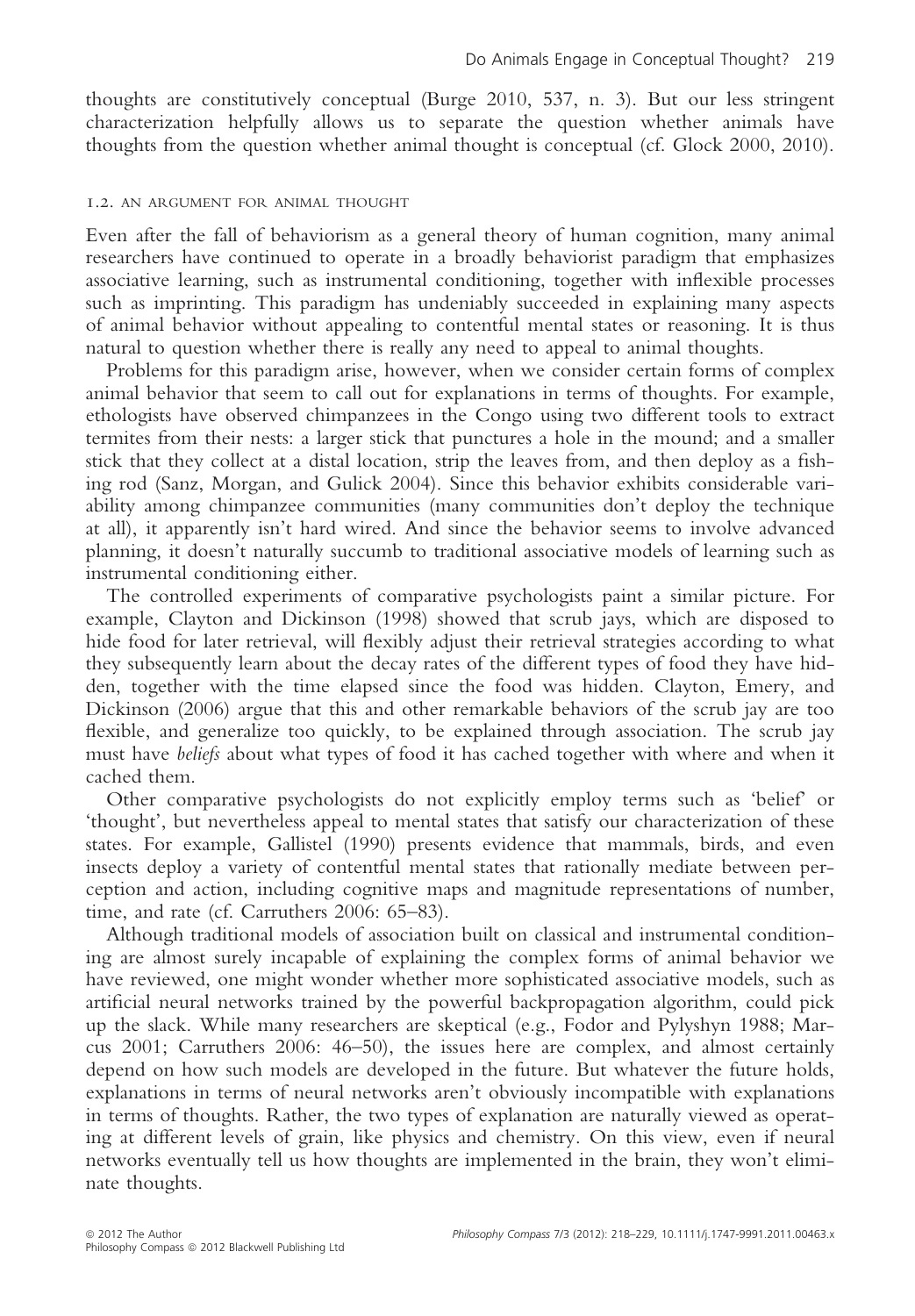## 220 Do Animals Engage in Conceptual Thought?

The argument we have been considering in favor of animal thought has the following form: animals engage in complex behavior; thoughts participate in good explanations of that behavior; so animals probably have thoughts. This argument and its conclusion have been subject to several lines of attack. In the remainder of this section, I consider three of them.

#### 1.3. INSTRUMENTALISM

Instrumentalists about animal thought such as Davidson (1975), Dennett (1987), and Jamieson (2009) admit that attributing thoughts to animals yields useful explanations of their behavior, but deny that such explanations are literally true. It is not literally true that scrub jays have beliefs about the food they cache, or that chimpanzees believe that bare branches facilitate termite fishing. Such explanations are to be taken no more seriously than explanations of a thermostat's behavior in terms of its 'desire' to keep the room at 72 degrees Fahrenheit, and its 'belief' that the room has deviated from that temperature.

There is, however, a significant difference in our understanding of animals and thermostats. Whereas appealing to a thermostat's 'thoughts' allows us to explain nothing that we cannot already explain in terms of its circuitry, appealing to an animal's thoughts does afford explanations of its behavior that we cannot provide in other terms. Moreover, if instrumentalists about animal thought are to avoid instrumentalism about science in general, they incur a debt. They must explain why we should be instrumentalists about animal thought, but not (say) electrons or evolution. After all, just as the explanations of physicists and biologists are structured around an appeal to electrons and evolution, the explanations of ethologists and psychologists are structured around an appeal to animal thoughts. So instrumentalists must explain why ethology and psychology should be treated differently from other sciences.

# 1.4. INDETERMINACY

One prima facie embarrassment for realists about animal thought is the difficulty we face precisely specifying animal thought contents. For example, while an ethologist might say that a chimpanzee is stripping the leaves off a branch because it believes that bare branches facilitate termite fishing, it is questionable whether the content of this sentential attribution is a perfect match for the content of the chimpanzee's belief. The contents of our sentences, it might seem, are simply too precise and structured to accurately characterize the mental states chimpanzees actually have. As a result of such worries about the indeterminacy in our attributions of thoughts to animals, many philosophers have questioned whether animals really have thoughts at all (Malcolm 1972–1973; Davidson 1975; Dennett 1987, 1991; Putnam 1992; Jamieson 2009).

There are, however, two reasons to resist this skeptical conclusion. First, while we clearly find it difficult to characterize the contents of animal thoughts, it hardly follows that we are doomed to eternal failure. Given sufficient time and effort, animal researchers might meet with greater success (Allen 1992). Second, even if careful observation and experimentation don't allow us to precisely characterize the contents of animal thoughts in human language, it would be rash to conclude that animals don't think. Animal thoughts may simply be too different from sentences of human language, in content and/or format, to be amenable to exact expression therein. Thus, the apparent indeterminacy in our attributions of thoughts to animals gives us little reason to conclude that animals lack thoughts altogether.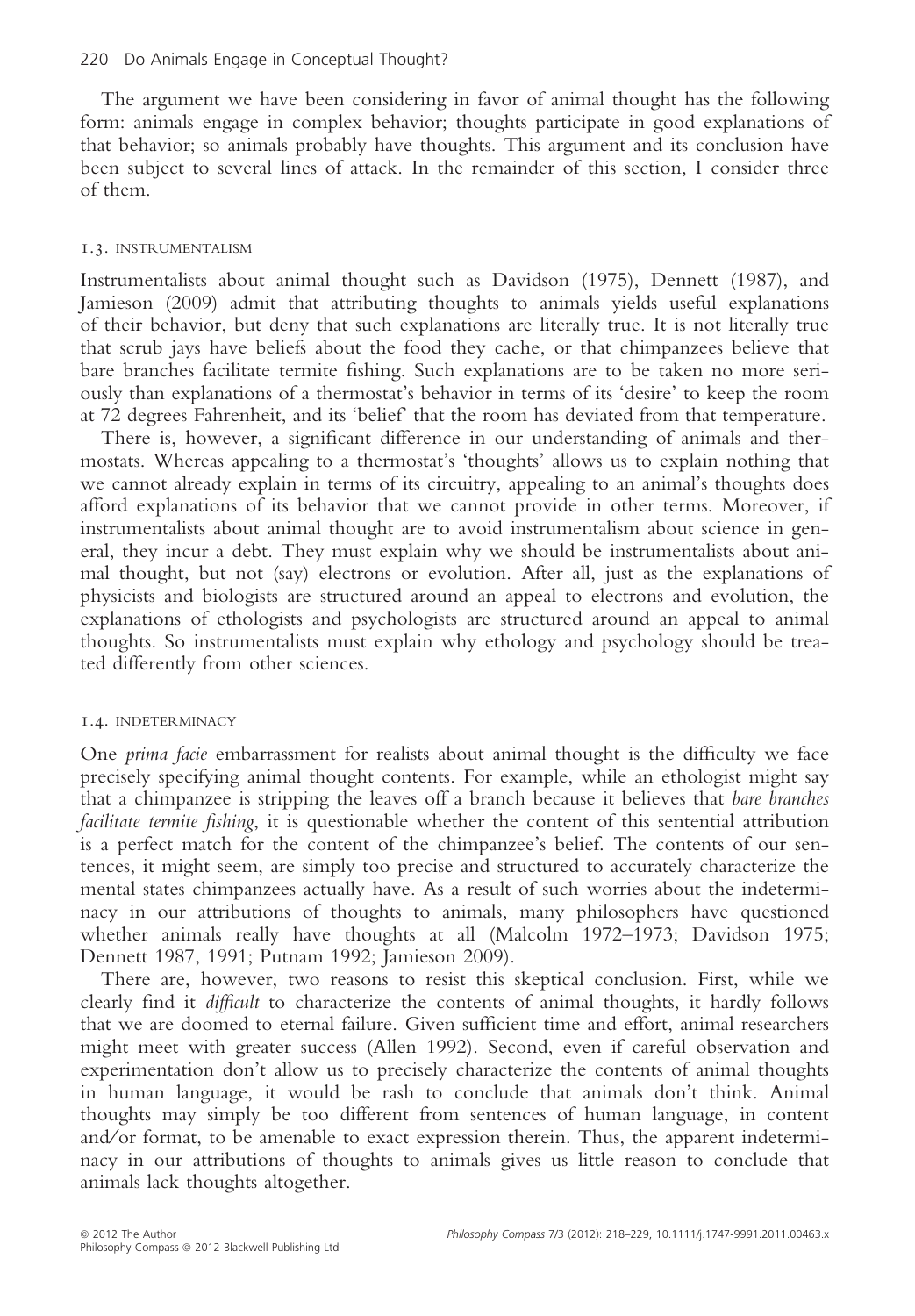#### 1.5. REFLECTIVE AND INSTRUMENTAL REASONING

A final reason that some philosophers have been uncomfortable attributing thoughts to animals is that they doubt whether animals genuinely reason. Davidson (1975, 1982) and McDowell (1994) develop this line of argument by maintaining that genuine reasoning must include the capacity for reflection, which involves the ability to think about one's thoughts (Davidson), or to think about reasons as such (McDowell). Since they also believe that language is necessary for such reflection (cf. Bermudez 2003, Ch. 8), they deny that animals have thoughts.

Philosophers have objected to both steps in this argument. First, whether reasoning must be reflective is arguably just a terminological issue. We can use the word 'reason' in a stronger sense, such that it requires reflection, or we can use it in a weaker sense, such that it does not. Given that most philosophers who claim that animals think only seem to mean that animals reason non-reflectively, their claim is not obviously threatened by Davidson and McDowell's contention that animals do not reason reflectively. Or at any rate, it isn't threatened unless there is a compelling argument that reflective reasoning is a prerequisite for non-reflective reasoning, a point on which most philosophers have found Davidson and McDowell's discussions to be wanting (Jeffrey 1985; Ward 1988; Glock 2000; Andrews 2002; Carruthers 2004; Camp 2009a; Burge 2010, Ch. 7). Second, the claim that language is necessary for reflection is subject to two empirical challenges: evidence for metacognition in animals (Smith 2009; but cf. Carruthers 2008); and evidence of aphasics with intact mind-reading abilities (Varley 1998).

A weaker yet still substantive constraint requires thinkers to be capable of instrumental reasoning. The basic idea is that genuine thought requires a certain amount of distance from the here-and-now. Thinkers must therefore be able to reason about how to realize non-immediate goals, and so a creature that could only 'reason' about what is right in front of it would not really be able to reason at all. While Dummett (1994) concludes that animals must therefore lack thoughts, Bermu´dez (2003, Ch. 3) and Camp (2009a) observe that there is ample empirical evidence that chimpanzees, rats, and even birds satisfy this requirement. They draw the line, however, at simple organisms such as honeybees, which do not seem to reason instrumentally. By contrast, Carruthers (2004) argues that instrumental reasoning is only one type of reasoning, and thus that bees should count as genuine thinkers as well. Again, it is not obvious that the debate here is more than terminological. Once we distinguish instrumental reasoning from basic reasoning, we can draw a corresponding distinction between instrumental thought and basic thought, and investigate empirically which animals are capable of each.

# 2. Is Animal Thought Conceptual?

Going forward I will assume that at least some animals have at least some kinds of thought. The question I now wish to consider is whether any of those thoughts are conceptual.

#### 2.1. CHARACTERIZING CONCEPTUAL THOUGHT

'Conceptual thought' is a term of art, and not everyone means the same thing by it. At least one major strand of usage, however, treats thought as conceptual when, and only when, it is composed from discrete elements, or concepts, in much the way that a sentence is composed from words. This view of conceptual thought has echoes in Kant and Frege, and is explicitly elaborated in two recent philosophical traditions, one that analyzes conceptual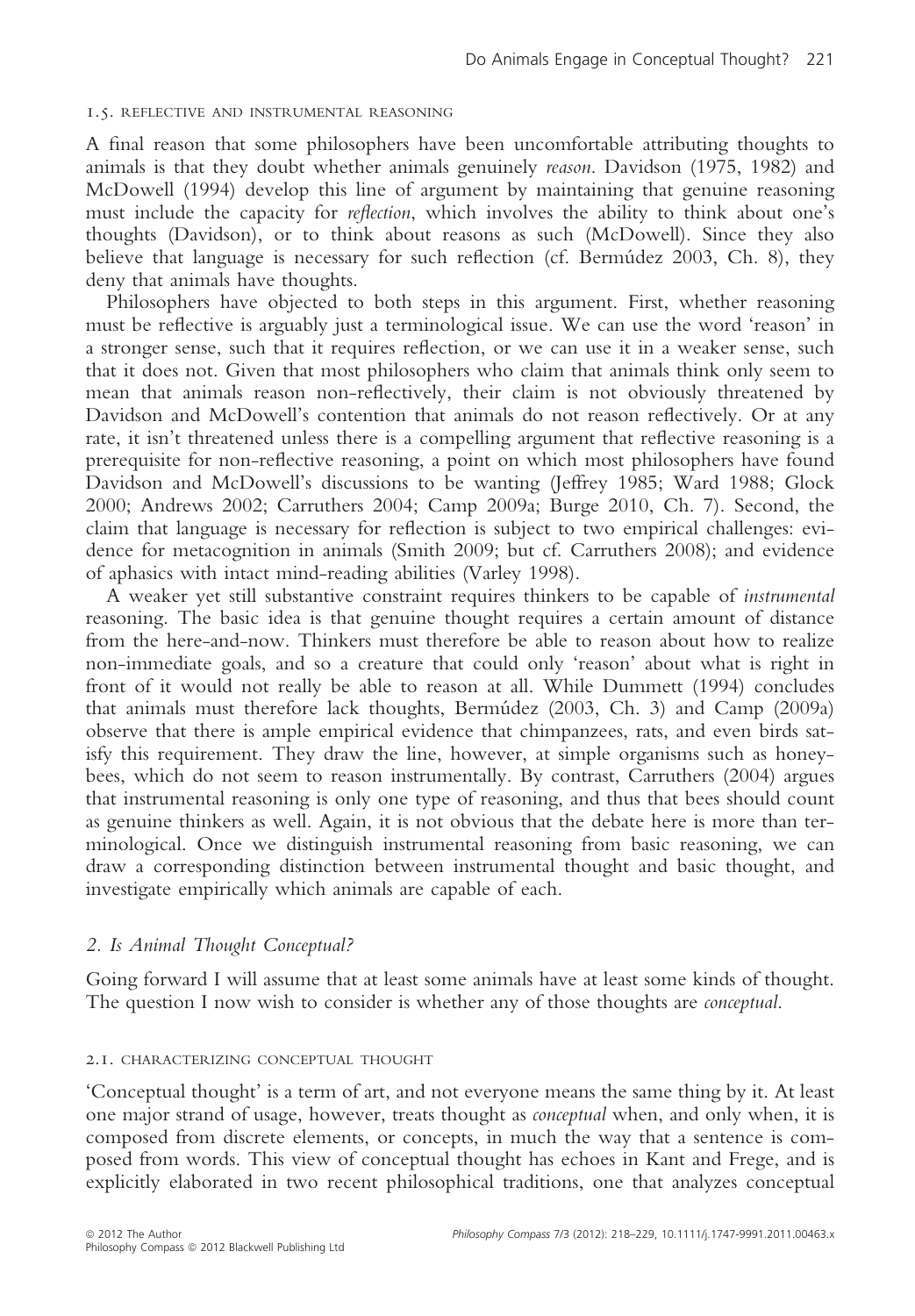thought in terms of the exercise of discrete cognitive abilities (Evans 1982; Peacocke 1992), and a second that analyzes conceptual thought in terms of formally individuated sentences in a 'language of thought' (Fodor 1975, 1998). For our purposes, the differences between these traditions are less important than their similarities. Both maintain that thoughts are conceptual insofar as they admit of a sentence-like compositional structure.

What sort of compositional structure, exactly, must thoughts have to count as 'sentence-like' and thus conceptual? Again, there is no uniform agreement. Some philosophers seem to require solely that thoughts be composed from discrete elements. But most philosophers have something stronger in mind – something that at least includes predicative and logical structure. For example, in the course of spelling out the language of thought hypothesis, Margolis and Laurence write that it posits a 'language-like syntax' that 'incorporates, at the very least, a distinction between predicates and subjects, and that includes logical devices, such as quantifiers and variables' (Margolis and Laurence 2007: 562). Similarly, Burge takes concepts to be certain constituents in propositional structures, whose 'key element' is predication (Burge 2003: 525; cf. Evans 1982: 104). Burge also holds that propositional structures have logical form, and thus include conceptual analogs of logical constants such as not, either-or, if-then, and is identical to (Burge 2010: 542–5). Obviously, the more strictly we uphold the analogy between the structure of a sentence and the structure of thought, the more difficult it becomes for animals to qualify as conceptual thinkers. It is worth bearing this point in mind as we consider several arguments that purport to show that animal thought is conceptual.

Before we turn to these arguments, however, I want to stress that not all philosophers and psychologists associate the term 'concept' with the constituents of sentence-like structures. For example, many comparative psychologists take the capacity to discriminate Xs from non-Xs to suffice for having the concept  $X$  (e.g., Herrnstein, Loveland, and Cable 1976; Cook 2002). Others take discrimination as a starting point, but emphasize further conditions for concept possession, such as independence from perception (Allen and Hauser 1991), detecting and learning from discrimination errors (Allen 1999), or extracting classes from perception (Newen and Bartels 2007). There is, of course, nothing wrong with using the term 'concept' in these ways. It is just important to realize that they differ from the usage that emphasizes sentence-like compositionality, and that we will be concerned solely with this latter usage as we consider arguments that purport to show that animal thought is conceptual.

# 2.2. THE ARGUMENT FROM PRODUCTIVITY

The first argument I want to consider begins from the premise that thinkers can entertain an infinite number of thoughts. But brains, it is observed, are finite organs. They contain a finite number of neurons, synapses, and even atoms. In order to be stored in brains, thoughts must therefore be structured. They need to be composed from parts that have the capacity to recombine with one another to make infinitely many thoughts, much like words can recombine to make infinitely many sentences (Fodor 1987; Margolis and Laurence 2007).

This argument faces two difficulties. First, while it is plausible that humans can think an infinite number of thoughts, it is far from obvious that animals can do so. For example, Carruthers has argued that bees 'are capable of just a few dozen types of desire, and… just a few thousand types of belief' (2004: 215). While bees may be a special case (chimpanzees surely have many more beliefs), a proper defense of this argument would need to be supplemented by evidence that animal thought truly is unbounded.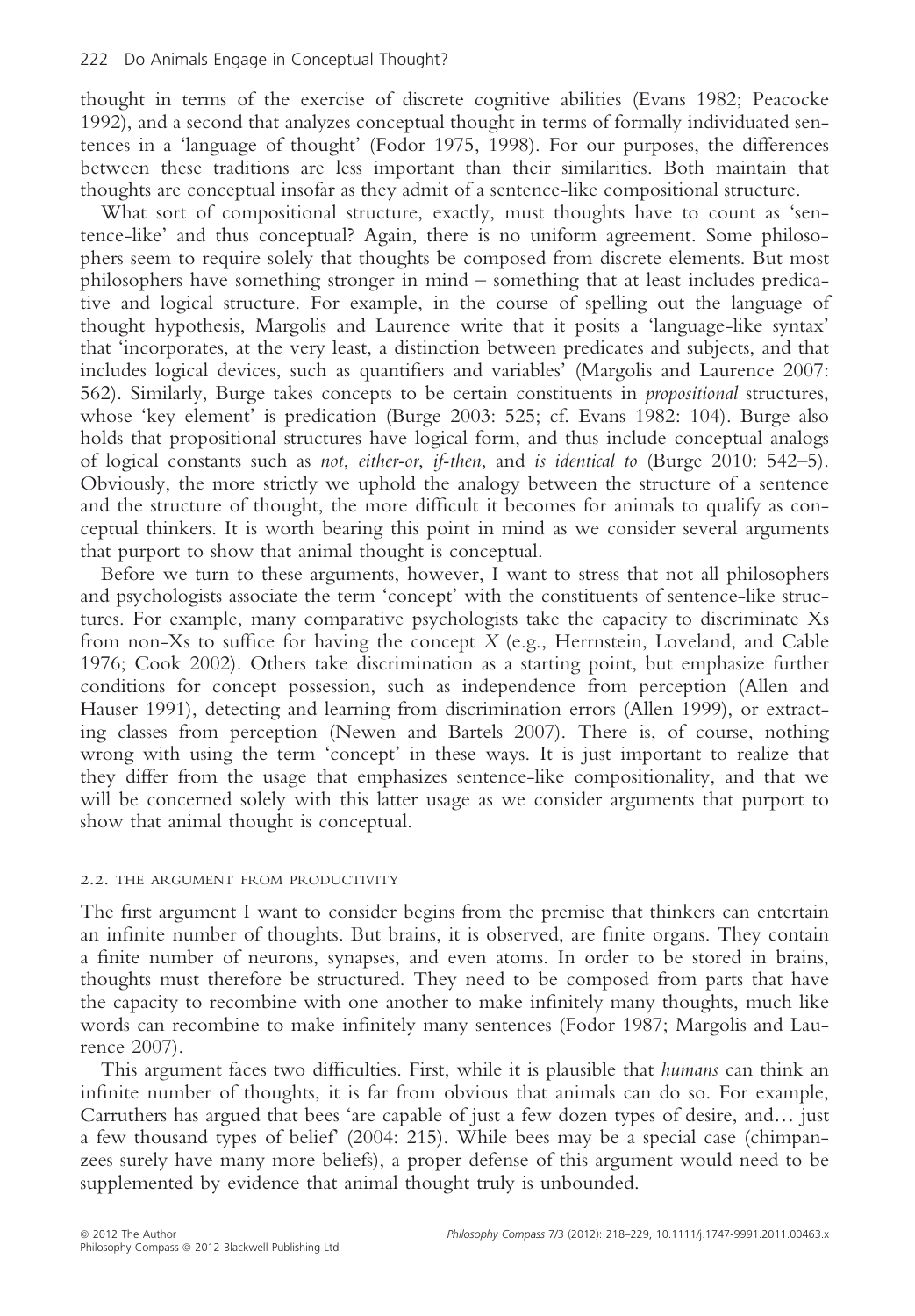Second, and more fundamentally, language does not provide our only model for generating infinities. An artist is capable of producing an infinite number of drawings. But drawings are not composed from discrete units, let alone units that are structurally analogous to subjects, predicates, and logical constants. Thus, even if some animals truly can think an infinite number of thoughts, it doesn't obviously follow that those thoughts must be conceptual. It is thus doubtful that productivity per se should be taken as evidence of conceptual thought.

## 2.3. THE ARGUMENT FROM REIDENTIFICATION

William James articulates a different motivation in favor of animal thought being conceptual.

In this sense, creatures extremely low in the intellectual scale may have conceptions. All that is required is that they should recognize the same experience again. A polyp would be a conceptual thinker if a feeling of 'Hollo! thingumbob again!' ever flitted through its mind. (James 1950: 463)

James' basic idea is that conceptual thought is necessary for reidentification. If a polyp can think That thingumbob is here on one occasion, and then That thingumbob is here again on another, it must deploy a single concept, that thingumbob, in two separate thoughts on two separate occasions. More recently, Bermudez has developed this idea into an argument than animal thoughts must have a 'subject-predicate' structure (2003: 59). In order to explain how a rat can reidentify a piece of food at different locations, and reidentify a location with or without food present, Bermu´dez argues that we must attribute to the rat a thought with the structure of an atomic sentence that is composed from the subjectconcept food and the predicate-concept is located at coordinates  $(x, y)$  (2003: 95–104). (See also Campbell 1986 and Horgan and Tienson 1996.)

But this argument is open to challenge. Many researchers have proposed that animals keep track of items in the environment by affixing mental markers to a cognitive map, which represents by virtue of a structural isomorphism between the geometric properties of the cognitive map and the spatial layout of the environment. While this suggestion may seem to be similar to Bermúdez 's proposal, several philosophers have argued that there are important differences between the type of compositionality that is involved in affixing a marker to a map and the type of compositionality that is involved in concatenating a subject and predicate. For example, Rescorla (2009a) argues that neither coordinates nor markers, the two basic components of maps, have the properties typically attributed to predicates by logicians such as Frege or Tarski. Rescorla (2009b) further argues that the cognitive maps roboticists and psychologists appeal to lack logical form, and are in that respect also unlike natural language sentences. Additionally, Heck (2007) and Camp (2007) contend that the geometric structure of maps constrain their contents in ways that do not apply to sentences. Given these apparent differences between maps and sentences, and the possibility that map-like representations could undergird reidentification, it is thus questionable whether reidentification requires conceptual thought.

In fact, one might even question whether anything so complex as a cognitive map is required for reidentification. There is some evidence that bees make use of a form of template matching to reidentify their hives. When a bee leaves its hive, it turns around after flying a few meters away and stares back at the hive before continuing on its journey. On the return trip, when it comes back to within a few meters of the hive, it hovers around until it gets the hive in view from a perspective that is similar to the one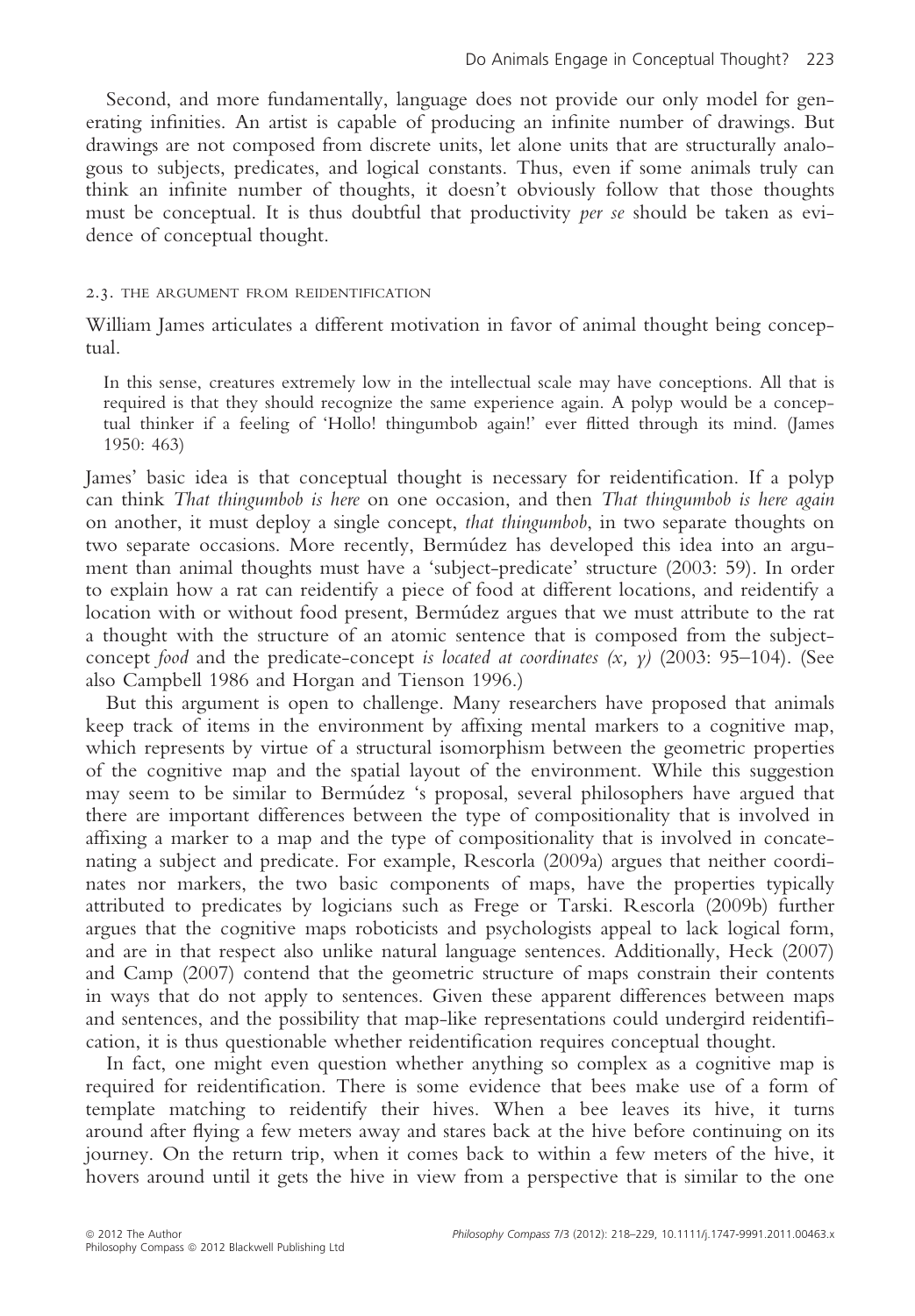it took in at the start of its outward journey. One theory has it that the bee takes a 'snapshot' of the hive on its way out which it stores as a visual image. When it returns, it compares this stored visual image to its on-line perceptual image until they align (Collett and Rees 1997). Even if we interpret conceptual thought weakly, such that it only involves composition from discrete elements, nothing in this theory seems to require the bees' capacity for reidentification to be driven by conceptual thoughts.

# 2.4. THE ARGUMENT FROM SYSTEMATICITY

Fodor and his colleagues have maintained that animal thought is 'systematic'  $-$  i.e., that the thoughts animals can think exhibit sentence-like patterns (Fodor 1987; Fodor and Pylyshyn 1988; Fodor and McLaughlin 1990).

You don't find organisms that can learn to prefer the green triangle to the red square but can't learn to prefer the red triangle to the green square. You don't find organisms that can think the thought that the girl loves John but can't think the thought that John loves the girl. (Fodor and McLaughlin 1990: 332)

Fodor and his colleagues conclude that animal thoughts must be structured like sentences. For what else could account for the fact that animal thought is universally systematic?

Ned Block has complained that Fodor's defense of systematicity is 'uncomfortably anecdotal' (Block 1995: 411). But a number of philosophers have defended Fodor in greater empirical detail. For example, Carruthers (2004, 2006) and Tetzlaff and Rey (2009) point to systematicities in the foraging behavior of honeybees, such as the fact that bees that can represent that a feeder is a certain distance from the hive can also represent that the hive is a certain distance from the feeder. They argue that such systematicities are rife even in simple organisms.

But even if animal thought is systematic to *some* extent, many philosophers have questioned whether it is fully systematic in the way that human thought is. For example, Camp (2009a) argues that although a chimpanzee can plausibly think that an infant is hungry and that an adult male is dominant, it is questionable whether it can think that an infant is dominant. Such an outrageous thought may well be beyond its capacities. Of course, as Carruthers (2004) observes, just because animals don't think certain thoughts doesn't mean that they *can't*. It may simply be that animals aren't interested in certain thoughts (what use would such a thought be to a chimpanzee?), and thus don't bother to recombine their concepts in certain ways. But as Camp points out, the mere possibility that animals might have the capacity to think such thoughts hardly settles the question whether they *do*.

Replying to Camp, Carruthers (2009) distinguishes two types of systematicity, a stronger type that involves full recombinability (or something close to full recombinability), and a weaker type that involves more limited recombinability. Carruthers argues that even weak systematicity, which animals clearly display, is evidence of conceptual thought. He thus concludes that animals as simple as honeybees have conceptual thought.

At this point, it is crucial to remember that the notion of conceptual thought admits of disparate interpretations, depending on just how strongly we take the analogy to sentences. If conceptual thought is merely thought that is composed from some discrete elements or other, then weak systematicity arguably is evidence of conceptuality. But if conceptual thought is supposed to exhibit predicative and/or logical structure, then it is far from obvious that weak systematicity does signal conceptuality. For example, although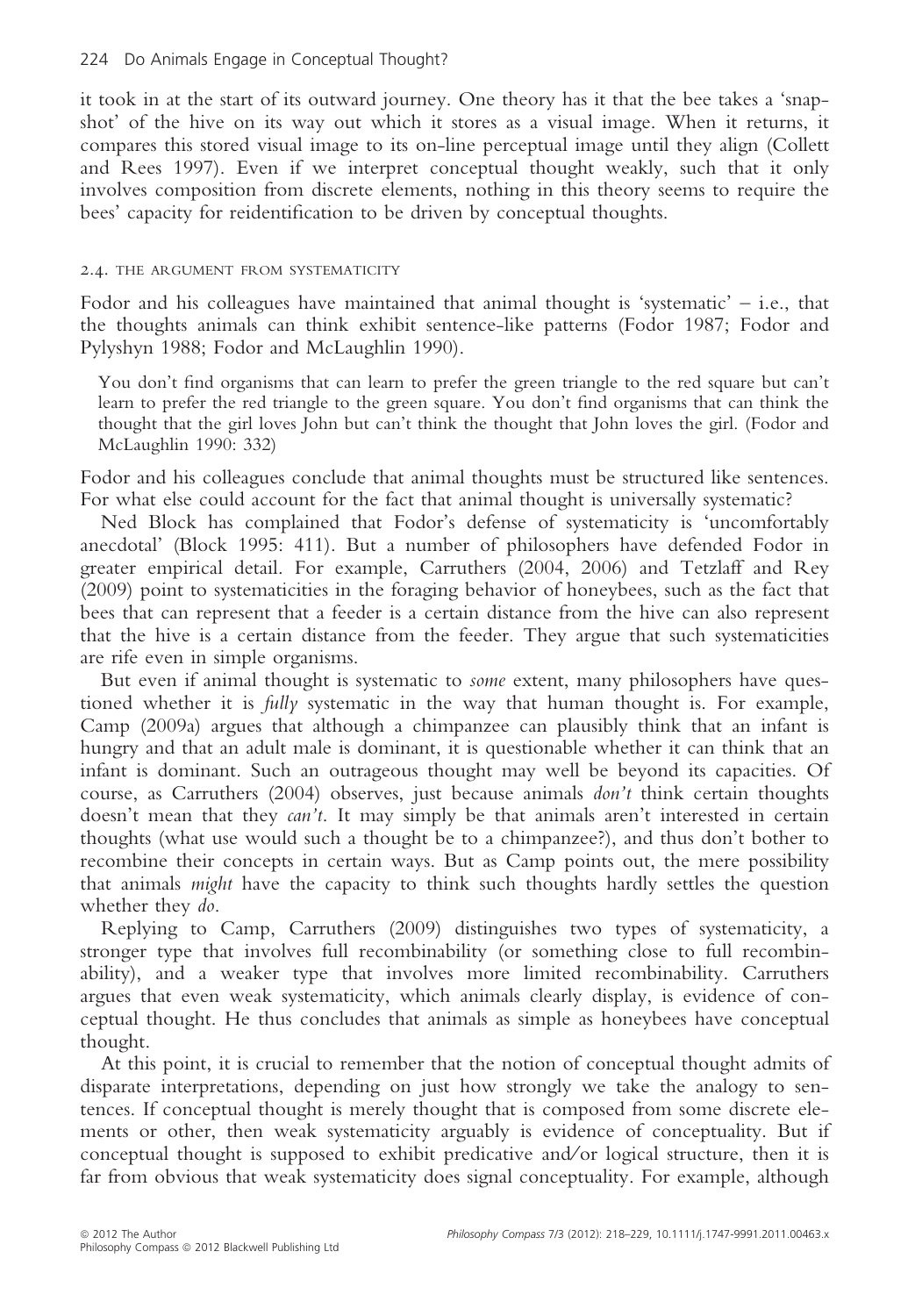cognitive maps arguably lack predicative or logical structure, they are weakly systematic (Rescorla 2009b; Camp 2007).

Further evidence that at least some animal thoughts are *not* strongly systematic derives from so-called analog magnitude thoughts, which a wide range of animals use to represent magnitudes such as number, time, distance, and rate. One feature of these thoughts is that they give rise to Weber's Law, which entails that the ability to discriminate any two magnitudes is a function of their ratio. As a result, when the ratio of two magnitudes approaches 1, animals can no longer discriminate them. Beck (forthcoming) argues that strong systematicity is thus violated since an animal might be able to think thoughts along the lines of 9 is less than 18 and 10 is less than 20, but not 9 is less than 10 or 18 is less than 20. Beck further argues that such violations of systematicity derive from the analog format of the representations underlying animals' magnitude thoughts.

#### 2.5. THE ARGUMENT FROM INFERENCE

Many philosophers believe that we human beings must have conceptual thought because we are capable of drawing inferences (Evans 1985: 337; Crane 1992: 146–7; Burge 2010: 542–7). For example, you can draw inferences of the following forms:

$$
Fa \qquad \qquad \text{Fa}
$$

$$
\frac{a = b}{\forall x (Fx \rightarrow Gx)}
$$
  
FD  

If you believe that Amy is friendly, and then come to believe that Amy  $= b$ , you can infer that  $b$  is friendly, no matter what  $b$  is. And similarly, when you believe that Amy is friendly, and come to believe that everything that is friendly is also G, you can conclude that Amy is G. Given that you are able to draw such inferences for your thousands of beliefs, you must surely have one state that allows you to think of any arbitrary object that it is friendly (for how else could you come to believe that b is friendly no matter what b is?), and a second, independent state that enables you to think about Amy  $-$  i.e., to think of any arbitrary property that Amy satisfies it (for how else could you come to believe that Amy is G no matter what G is?). Thus, your thoughts must be structured. They must be composed from multiple, discrete elements in much the way that sentences are.

Given that we defined thoughts as states that participate in reasoning, and argued that animals are capable of at least some forms of reasoning, it may seem to follow that animals must have conceptual thoughts too. But a lot depends on what kinds of inferences animals are capable of drawing when they reason. Some transitions over mental states, such as laying down a marker on a cognitive map, or summing two analog magnitude representations, might reasonably be considered inferences, but do not seem to require an appeal to states with predicative or logical structure. By contrast, logical inferences, such as those isolated in the previous paragraph, do seem to require an appeal to sentence-like states. Thus, while one's inferential capacities serve as a window into the structure of one's thoughts, only logical inferences are revelatory of conceptual thought.

If we could show that animals are capable of logical inference, we could thereby argue that they have conceptual thought. The extent to which animals are capable of logical inference, however, is still hotly contested. Some researchers argue that various types of logical inference are exhibited by animals, including: exclusionary inferences (disjunctive syllogisms) in great apes (Call 2006a,b) and dogs (Erdőhegyi et al. 2007); transitive inferences in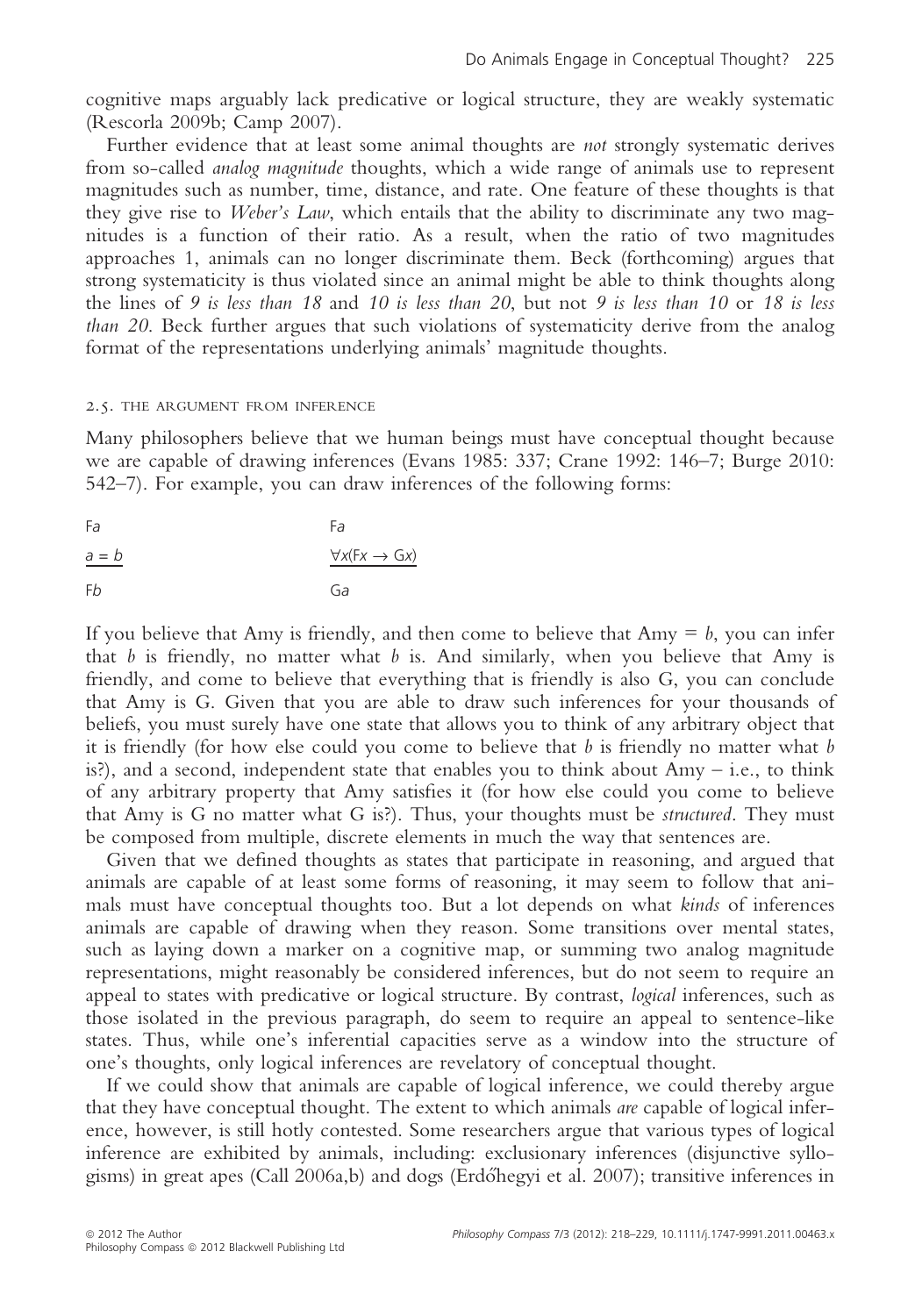monkeys (McGonigle and Chalmers 1977, 1992), baboons (Seyfarth and Cheney 2002), and sea lions (Schusterman, Kastak, and Kastak 2002); and causal inferences in apes (Call 2006a), monkeys (Hauser and Santos 2006), and rats (Dickinson and Shanks 1995; Blaisdell et al. 2006). But others have reached more skeptical conclusions (e.g., Bermúdez 2003, Ch. 6; Penn and Povinelli 2007; Penn, Holyoak, and Povinelli 2008). The issues here are delicate because behaviors that may at first seem to require logical inference can sometimes instead be explained more modestly. For example, exclusionary reasoning might be explained in terms of Bayesian updating over cognitive maps (Rescorla 2009c) or protological inference (Bermúdez 2003, Ch. 7; 2006); transitive inference might be explained by associative learning (Zentall 2001; DeLillo, Floreano, and Antinucci 2001; Allen 2006) or manipulations over diagrammatic tree-like structures (Camp 2009b); and causal reasoning might be explained through some combination of associative learning and innate biases (Penn and Povinelli 2007) or causal Bayes nets (Blaisdell et al. 2006). Whether the argument from inference can be extended to animals is thus still very much an open question.

# 3. The Road Ahead

We began with the question whether animals have conceptual thought. If our inquiry hasn't paved the way to a definitive verdict, it has at least narrowed our search.

We have seen that there exists considerable empirical evidence that animals have thoughts – contentful mental states that causally and rationally mediate between perception and action. The more delicate question is whether those thoughts are conceptual.

One issue to emerge from our discussion is that the notion of conceptual thought is itself imprecise. Because it rests largely on an analogy that likens thoughts to sentences, it admits of disparate interpretations. As we have seen, many philosophers take the analogy to include a commitment to both predication and logical devices, although some others seem to require little more than compositionality. While there is little point arguing about how strongly the analogy 'really' ought to be taken, future research would benefit if researchers were explicit about how they understand the analogy when they make claims about animals having, or not having, conceptual thought. After all, there are real differences in the expressive power of different mediums of representation, so when we attribute mental states to animals we ought to be explicit about exactly what structure is being assumed.

Our discussion has also taught us something about the sorts of considerations that serve as evidence for conceptual thought in animals. Merely asking whether animals' thoughts are productive, or whether animals are capable of reidentification, will not teach us much about the structure of animal thought since productivity and reidentification can occur in the absence of even the weakest forms of conceptual thought. By contrast, considerations based on systematicity and inference are more likely to speak to whether animal thought is conceptual. But these considerations need to be treated with care. It is not sufficient to ask if animal thoughts exhibit any systematic patterns, or if animals are capable of any types of inference. We need to be explicit about exactly what sorts of systematic patterns and inferences animal thoughts enter into. Only then will we be able to use those patterns and inferences as a window into the structure of animals' thoughts.

# Acknowledgement

For comments on earlier drafts, I am grateful to Peter Langland-Ù Hassan, Ron Mallon, and an anonymous referee for Philosophy Compass. This paper was completed with the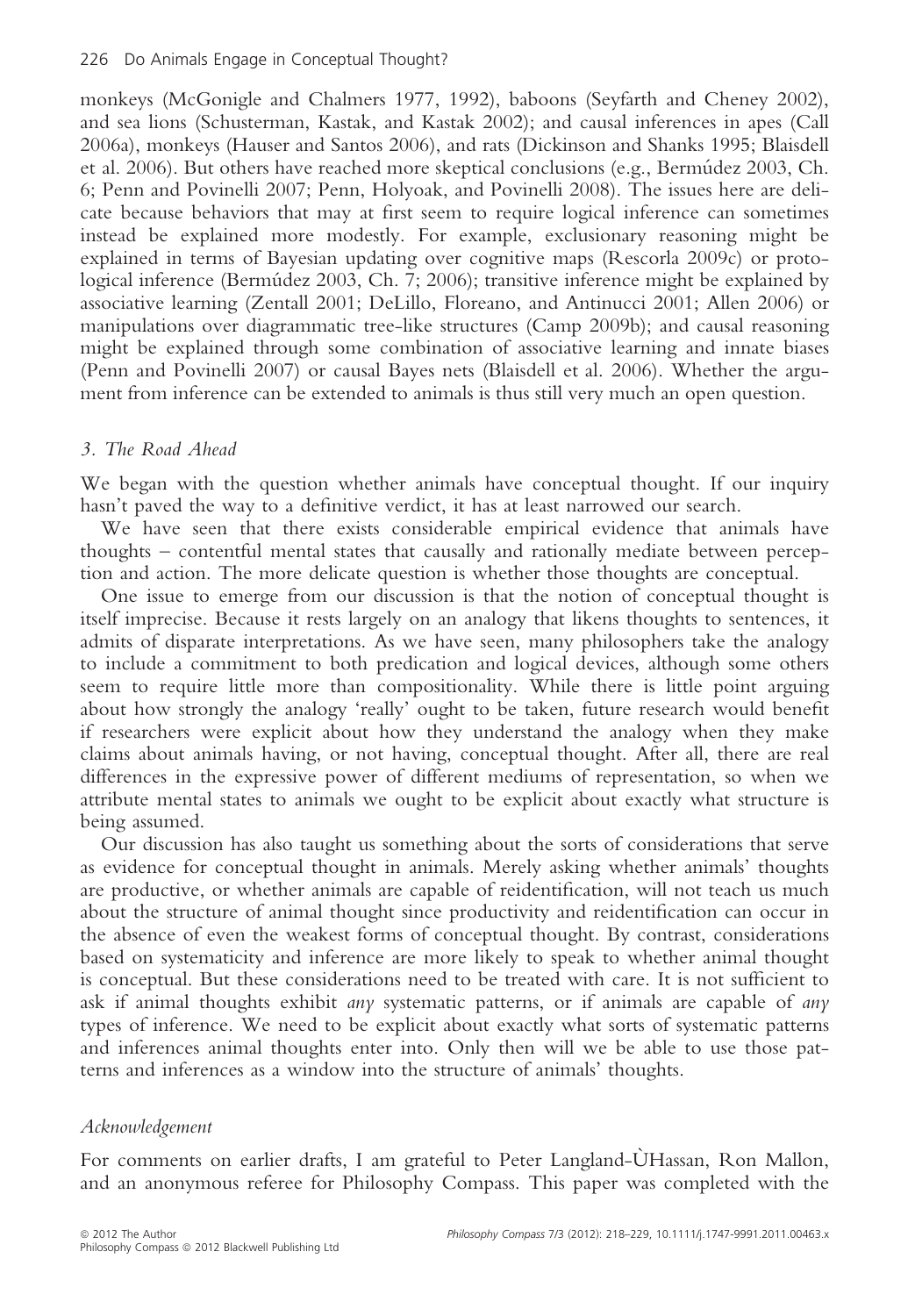assistance of a postdoctoral fellowship from the James S. McDonnell Foundation and Washington University in Saint Louis.

# Short Biography

Jacob Beck is an Assistant Professor of Philosophy at Texas Tech University. He received his PhD in philosophy from Harvard, and his BA from the University of Pennsylvania, where he majored in philosophy and minored in cognitive science. He recently completed an appointment as a James S. McDonnell Postdoctoral Fellow in the Philosophy-Neuroscience-Psychology Program at Washington University in Saint Louis. Beck's research seeks to shed light on the nature of mental representation by bringing philosophical questions and debates into contact with empirical research in the cognitive sciences. Among the topics he is currently investigating are: the nature of concepts and conceptual content; the existence of indeterminacy in our attributions of mental contents; and what separates human cognition from animal cognition. His paper 'The Generality Constraint and the Structure of Thought' is forthcoming from Mind.

## Note

\* Correspondence: Jacob Beck, Box 43092, Texas Tech University, Lubbock, TX 79409, USA. Email: jacob. beck@ttu.edu.

## Works Cited

- Allen, C. 'Animal Concepts Revisited: The Use of Self-Monitoring as an Empirical Approach.' Erkenntnis 51 (1999): 33–40.
- ——. 'Mental Content.' The British Journal for the Philosophy of Science 43 (1992): 537–53.
- ---. 'Transitive Inference in Animals: Reasoning or Conditioned Associations?' Rational Animals? Eds. S. Hurley and M. Nudds. Oxford: Oxford University Press, 2006. 175–85.
- —— and M. Hauser. 'Concept Attribution in Nonhuman Animals: Theoretical and Methodological Problems in Ascribing Complex Mental Processes.' Philosophy of Science 58 (1991): 221–40.
- Andrews, K. 'Interpreting Autism: A Critique of Davidson on Thought and Language.' Philosophical Psychology 15 (2002): 317–32.
- Beck, J. 'The Generality Constraint and the Structure of Thought.' Mind (forthcoming).
- Bermudez, J. L. 'Animal Reasoning and Proto-Logic.' Rational Animals? Eds. S. Hurley and M. Nudds. Oxford: Oxford University Press, 2006. 127–37.
- -. Thinking without Words. New York: Oxford University Press, 2003.
- Blaisdell, A., K. Sawa, K. Leising, and M. Walmann. 'Causal Reasoning in Rats.' Science 311 (2006): 1020-2.
- Block, N. 'The Mind as the Software of the Brain.' An Invitation to Cognitive Science, Volume 3: Thinking. Second edition. Eds. E. E. Smith and D. N. Osherson. Cambridge, MA: MIT Press, 1995. 377–425.
- Burge, T. Origins of Objectivity. New York: Oxford University Press, 2010.
- ——. 'Perceptual Entitlement.' Philosophy and Phenomenological Research 67 (2003): 503–48.
- Call, J. 'Descartes Two Errors: Reason and Reflection in the Great Apes.' Rational Animals? Eds. S. Hurley and M. Nudds. Oxford: Oxford University Press, 2006a. 219–34.

——. 'Inferences by Exclusion in the Great Apes: The Effect of Age and Species.' Animal Cognition 9 (2006b): 393–403.

Camp, E. 'A Language of Baboon Thought?' The Philosophy of Animal Minds. Ed. R. Lurz. New York: Cambridge University Press, 2009b. 108–27.

——. 'Putting Thoughts to Work: Concepts, Systematicity, and Stimulus-Independence.' Philosophy and Phenomenological Research 78 (2009a): 275–311.

——. 'Thinking with Maps.' Philosophical Perspectives 21 (2007): 145–82.

Campbell, J. 'Conceptual Structure.' Meaning and Interpretation. Ed. C. Travis. New York: Blackwell, 1986. 159–74. Carruthers, P. The Architecture of the Mind. New York: Oxford University Press, 2006.

——. 'On Being Simple Minded.' American Philosophical Quarterly 41 (2004): 205–20.

——. 'Invertebrate Concepts Confront the Generality Constraint (and Win).' The Philosophy of Animal Minds. Ed. R. Lurz. New York: Cambridge University Press, 2009. 89–107.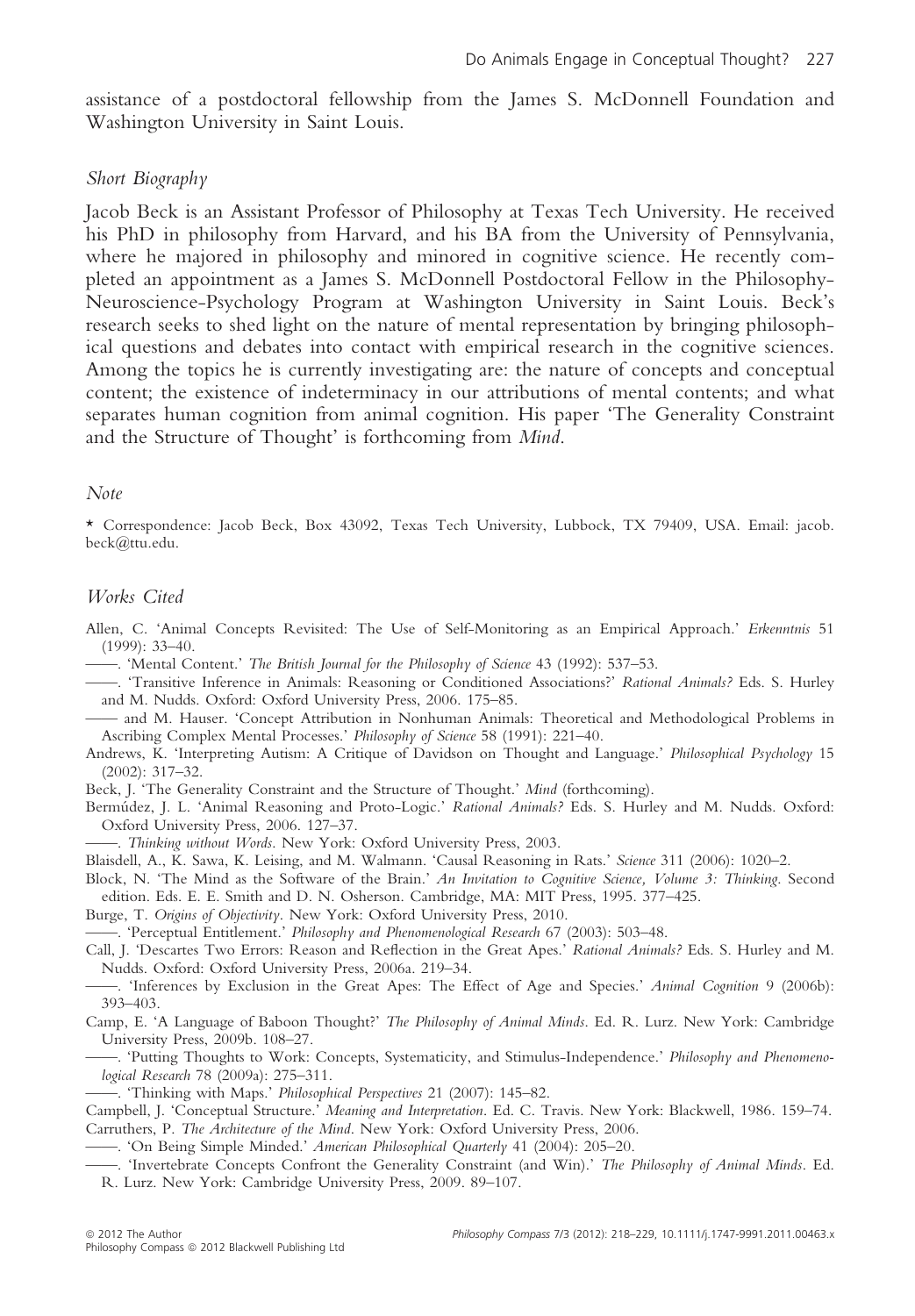- Clayton, N. and A. Dickinson. 'Episodic-Like Memory during Cache Recovery by Scrub Jays.' Nature 395 (1998): 272–4.
- ——, N. Emery, and A. Dickinson. 'The Rationality of Animal Memory: Complex Caching Strategies of Western Scrub Jays.' Rational Animals? Eds. S. Hurley and M. Nudds. Oxford: Oxford University Press, 2006. 197–216.
- Collett, T. and J. Rees. 'View-Based Navigation in Hymenoptera: Multiple Strategies of Landmark Guidance in the Approach to a Feeder.' Journal of Comparative Physiology 181 (1997): 47–58.
- Cook, R. 'Same-Different Concept Formation in Pigeons.' The Cognitive Animal. Eds. M. Bekoff, C. Allen and G. Burghardt. Cambridge: MIT Press, 2002. 229–37.
- Crane, T. 'The Nonconceptual Content of Experience.' The Contents of Experience. Ed. T. Crane. New York: Cambridge University Press, 1992. 136–57.
- Davidson, D. 'Rational Animals.' Dialectica 36 (1982): 318–27.
- ——. 'Thought and Talk.' Mind and Language. Ed. S. Guttenplan. Oxford: Oxford University Press, 1975. 7–23.
- DeLillo, C., D. Floreano, and F. Antinucci. 'Transitive Choices by a Simple, Fully Connected, Backpropagation Neural Network: Implications for the Comparative Study of Transitive Inference.' Animal Cognition 4 (2001): 61–8.
- Dennett, D. The Intentional Stance. Cambridge, MA: MIT Press, 1987.
- ——. 'Two Contrasts: Folk Craft versus Folk Science, and Belief versus Opinion.' The Future of Folk Psychology: Intentionality and Cognitive Science. Ed. J. Greenwood. New York: Cambridge University Press, 1991. 135–48.
- Dickinson, A. and D. R. Shanks. 'Instrumental Action and Causal Representation.' Causal Cognition. Eds. D. Sperber, D. Premack and A. J. Premack. Oxford: Clarendon Press, 1995. 5–25.
- Dummett, M. Origins of Analytical Philosophy. Cambridge, MA: Harvard University Press, 1994.
- Erdőhegyi, A., J. Topal, Z. Viranyi, and A. Miklosi. 'Dog-Logic: Inferential Reasoning in a Two-Way Choice Task and Its Restricted Use.' Animal Behaviour 74 (2007): 725–37.
- Evans, G. 'Semantic Theory and Tacit Knowledge.' Collected Papers. Ed. G. Evans. New York: Oxford University Press, 1985. 322–42.
- -. The Varieties of Reference. New York: Oxford University Press, 1982.
- Fodor, J. Concepts: Where Cognitive Science Went Wrong. New York: Oxford University Press, 1998.
- ——. The Language of Thought. New York: Crowell, 1975.
- ——. Psychosemantics: The Problem of Meaning in the Philosophy of Mind. Cambridge: MIT Press, 1987.
- —— and B. P. McLaughlin. 'Connectionism and the Problem of Systematicity: Why Smolensky's Solution Doesn't Work.' Cognition 35 (1990): 183–204.
- —— and Z. Pylyshyn. 'Connectionism and Cognitive Architecture: A Critical Analysis.' Cognition 28 (1988): 3–71. Gallistel, C. R. The Organization of Learning. Cambridge, MA: MIT Press, 1990.
- Glock, H. J. 'Animals, Thoughts and Concepts.' Synthese 123 (2000): 35–64.
- ——. 'Can Animals Judge?' Dialectica 64 (2010): 11–33.
- Hauser, M. D. and L. R. Santos. 'The Evolutionary Ancestry of our Knowledge of Tools: From Percepts to Concepts.' Creations of the Mind: Essays on Artifacts and Their Representation. Eds. E. Margolis and S. Laurence. Oxford: Oxford University Press, 2006. 267–88.
- Heck, R. 'Are There Different Kinds of Content?' Contemporary Debates in Philosophy of Mind. Eds. J. Cohen and B. McLaughlin. Oxford: Blackwell, 2007. 117–38.
- Herrnstein, R., D. Loveland, and C. Cable. 'Natural Concepts in Pigeons.' Journal of Experimental Psychology: Animal Behavior Processes 2 (1976): 285–302.
- Horgan, T. and J. Tienson. Connectionism and the Philosophy of Psychology. Cambridge, MA: MIT Press, 1996.

James, W. The Principles of Psychology, Volume One. New York: Dover, 1950.

- Jamieson, D. 'What Do Animals Think?' The Philosophy of Animal Minds. Ed. R. Lurz. New York: Cambridge University Press, 2009. 15–34.
- Jeffrey, R. 'Animal Interpretation.' Actions and Events: Perspectives on the Philosophy of Donald Davidson. Eds. E. Le-Pore and B. P. McLaughlin. New York: Basil Blackwell, 1985. 481–7.
- Malcolm, N. 'Thoughtless Brutes.' Proceedings and Addresses of the American Philosophical Association 46 (1972–1973): 5–20.

Marcus, G. The Algebraic Mind. Cambridge, MA: MIT Press, 2001.

- Margolis, E. and S. Laurence. 'The Ontology of Concepts—Abstract Objects or Mental Representations?' Nous 41 (2007): 561–93.
- McDowell, J. Mind and World. Cambridge, MA: Harvard University Press, 1994.
- McGonigle, B. O. and M. Chalmers. 'Are Monkeys Logical?' Nature 267 (1977): 694–6.
- —— and M. Chalmers. 'Monkeys Are Rational!' Quarterly Journal of Experimental Psychology 45B (1992): 198–228.
- Newen, A. and A. Bartels. 'Animal Minds and the Possession of Concepts.' Philosophical Psychology 20 (2007): 283– 308.

<sup>——. &#</sup>x27;Metacognition in Animals: A Skeptical Look.' Mind & Language 23 (2008): 58–89.